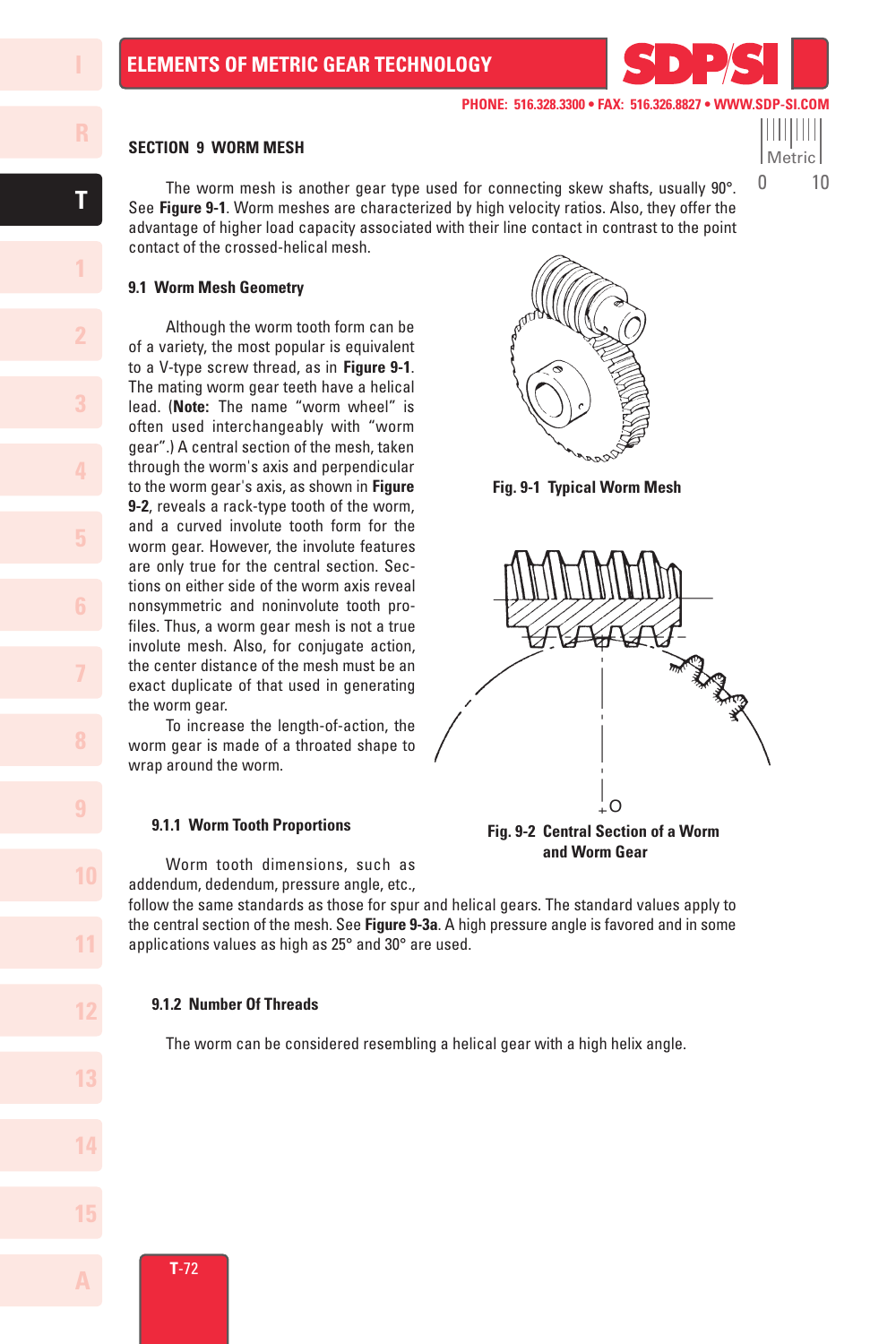For extremely high helix angles, there is one continuous tooth or thread. For slightly smaller angles, there can be two, three or even more threads. Thus, a worm is characterized by the number of threads, *zw*. 0 10

## **9.1.3 Pitch Diameters, Lead and Lead Angle**

#### Referring to **Figure 9-3**:

Pitch diameter of worm = 
$$
d_w = \frac{Z_w p_n}{\pi \sin \gamma}
$$
 (9-1)

Pitch diameter of worm gear = 
$$
d_g = \frac{Z_g p_n}{\pi \cos \gamma}
$$
 (9-2)

where:

 $z_w$  = number of threads of worm;  $z_g$  = number of teeth in worm gear

$$
L = \text{lead of worm} = z_w p_x = \frac{z_w p_n}{\cos \gamma}
$$
\n
$$
\gamma = \text{lead angle} = \tan^{-1} \left( \frac{z_w p_n}{d_w} \right) = \sin^{-1} \left( \frac{z_w p_n}{\pi \, d_w} \right)
$$
\n
$$
p_n = p_x \cos \gamma
$$

Addendum Dedendum *dw* π*dw* <sup>π</sup>*dw* ––– *zw px zw L* = Worm Lead Lead Angle, <sup>γ</sup> *pn px* φ **(a)** Tooth Proportion of Central Section **(b)** Development of Worm's Pitch Cylinder; Two Thread Example: *zw* = 2

#### **Fig. 9-3 Worm Tooth Proportions and Geometric Relationships**

## **9.1.4 Center Distance**

$$
C = \frac{d_w + D_g}{2} = \frac{p_n}{2\pi} \left( \frac{z_g}{\cos \gamma} + \frac{z_w}{\sin \gamma} \right)
$$
(9-3)

### **9.2 Cylindrical Worm Gear Calculations**

 Cylindrical worms may be considered cylindrical type gears with screw threads. Generally, the mesh has a  $90^{\circ}$  shaft angle. The number of threads in the worm is equivalent to the number of teeth in a gear of a screw type gear mesh.

**7**

**10**

**11**

**12**

**13**

**14**

**15**

**1**

**T**

Metric

l III III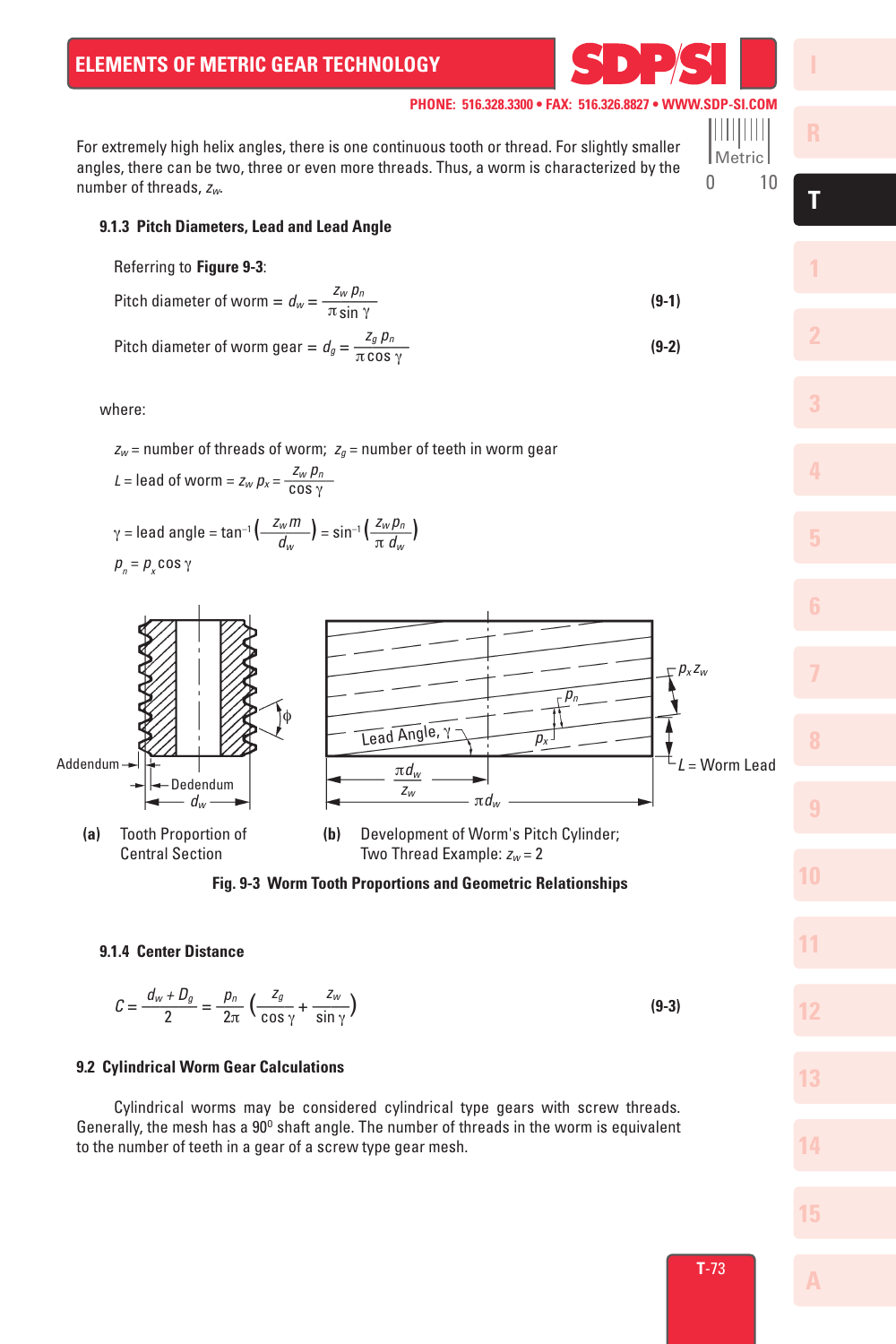Metric 0 10

11 | 11 | 11 | 1

Thus, a one-thread worm is equivalent to a one-tooth gear; and two-threads equivalent to two-teeth, etc. Referring to **Figure 9-4**, for a lead angle γ, measured on the pitch cylinder, each rotation of the worm makes the thread advance one lead.

There are four worm tooth profiles in JIS B 1723, as defined below.

 **Type I Worm:** This worm tooth profile is trapezoid in the radial or axial plane.

 **Type II Worm:** This tooth profile is trapezoid viewed in the normal surface.

 **Type III Worm:** This worm is formed by a cutter in which the tooth profile is trapezoid form viewed from the radial surface or axial plane set at the lead angle. Examples are milling and grinding profile cutters.

 **Type IV Worm:** This tooth profile is involute as viewed from the radial surface or at the lead angle. It is an involute helicoid, and is known by that name.

Type III worm is the most popular. In this type, the normal pressure angle  $\alpha_n$  has the tendency to become smaller than that of the cutter, α*c*.

Per JIS, Type III worm uses a radial module  $m_t$  and cutter pressure angle  $\alpha_c = 20^\circ$  as the module and pressure angle. A special worm hob is required to cut a Type III worm gear.

Standard values of radial module, *mt* , are presented in **Table 9-1**.

| <b>Table 9-1 Radial Module of Cylindrical Worm Gears</b> |      |       |       |       |       |       |      |
|----------------------------------------------------------|------|-------|-------|-------|-------|-------|------|
|                                                          | 1.25 | 1.60  | 2.00  | 2.50  | 3.15  | 4.00  | 5.00 |
| 6.30                                                     | 8.00 | 10.00 | 12.50 | 16.00 | 20.00 | 25.00 |      |



**T**-74

**1**

**7**

**10**

**11**

**12**

**13**

**14**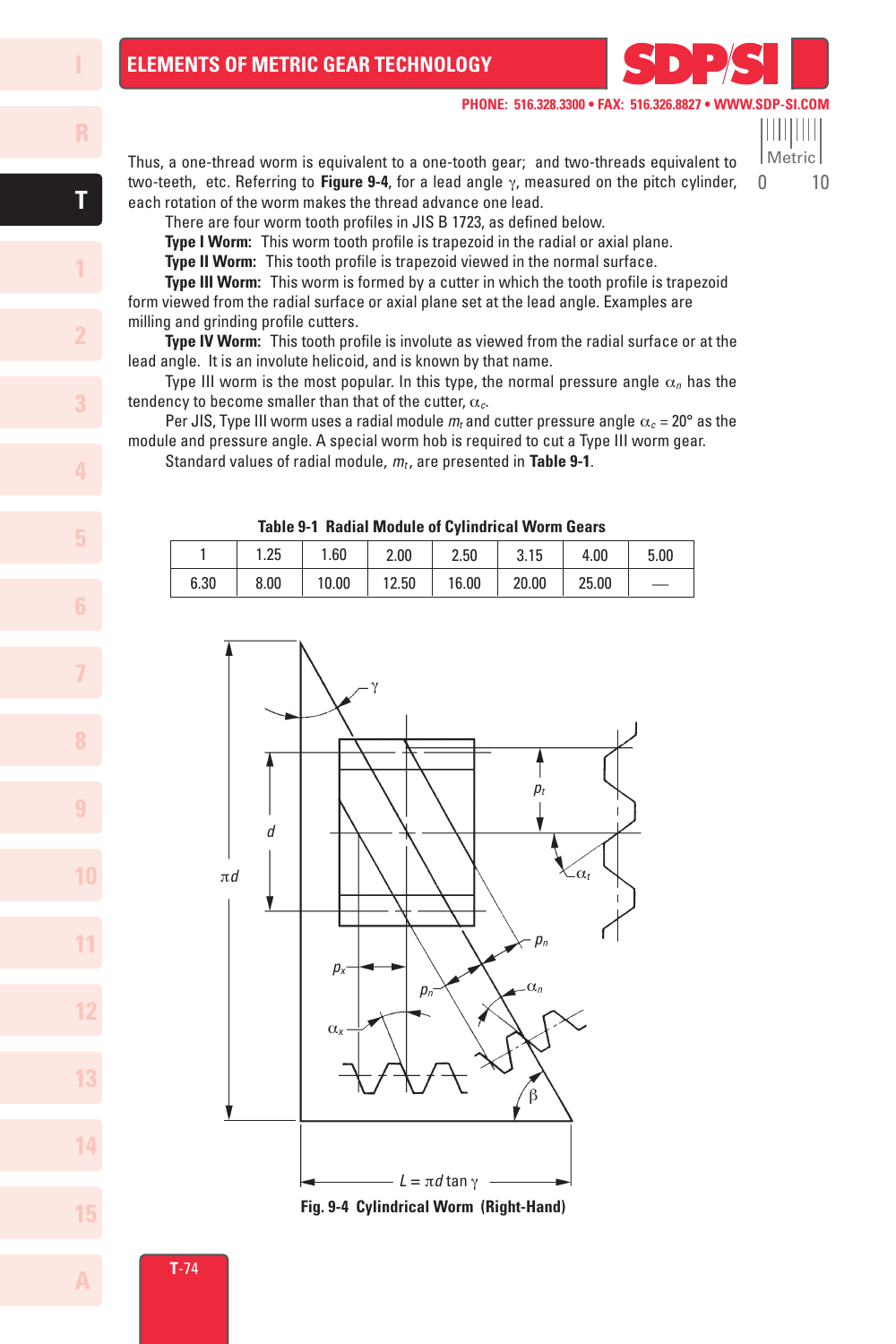

Metric



**1**

**T**

**7**

**10**

**11**

**12**

**13**

**14**

**15**

of the worm, or radial cross section, is the same as the normal surface of the worm gear. Similarly, the normal surface of the worm is the radial surface of the worm gear. The common surface of the worm and worm gear is the normal surface. Using the normal module,  $m_{\alpha}$  is most popular. Then, an ordinary hob can be used to cut the worm gear.

Because the worm mesh couples nonparallel and nonintersecting axes, the radial surface

 **Table 9-2** presents the relationships among worm and worm gear radial surfaces, normal surfaces, axial surfaces, module, pressure angle, pitch and lead.

| Worm                                                                    |                                       |                                                                         |  |  |  |  |
|-------------------------------------------------------------------------|---------------------------------------|-------------------------------------------------------------------------|--|--|--|--|
| <b>Axial Surface</b><br><b>Normal Surface</b><br><b>Radial Surface</b>  |                                       |                                                                         |  |  |  |  |
| $m_x = \frac{m_n}{\cos \gamma}$                                         | $m_{\scriptscriptstyle n}$            | $m_t = \frac{m_n}{\sin \gamma}$                                         |  |  |  |  |
| $\alpha_x = \tan^{-1} \left( \frac{\tan \alpha_0}{\cos \gamma} \right)$ | $\alpha_n$                            | $\alpha_t = \tan^{-1} \left( \frac{\tan \alpha_n}{\sin \alpha} \right)$ |  |  |  |  |
| $p_x = \pi m_x$                                                         | $p_n = \pi m_n$                       | $p_t = \pi m_t$                                                         |  |  |  |  |
| $L = \pi m_x z_w$                                                       | $L = \frac{\pi m_n z_w}{\cos \gamma}$ | $L = \pi m_t z_w \tan \gamma$                                           |  |  |  |  |
| <b>Radial Surface</b>                                                   | <b>Normal Surface</b>                 | <b>Axial Surface</b>                                                    |  |  |  |  |
| Worm Gear                                                               |                                       |                                                                         |  |  |  |  |

# **Table 9-2 The Relations of Cross Sections of Worm Gears**

**NOTE:** The Radial Surface is the plane perpendicular to the axis.

 Reference to **Figure 9-4** can help the understanding of the relationships in **Table 9-2**. They are similar to the relations in **Formulas (6-11)** and **(6-12)** that the helix angle β be substituted by (90° – γ). We can consider that a worm with lead angle  $\gamma$  is almost the same as a screw gear with helix angle  $(90^{\circ} - \gamma)$ .

## **9.2.1 Axial Module Worm Gears**

 **Table 9-3** presents the equations, for dimensions shown in **Figure 9-5**, for worm gears with axial module,  $m_x$ , and normal pressure angle  $\alpha_n = 20^\circ$ .



**Fig. 9-5 Dimensions of Cylindrical Worm Gears**

**T**-75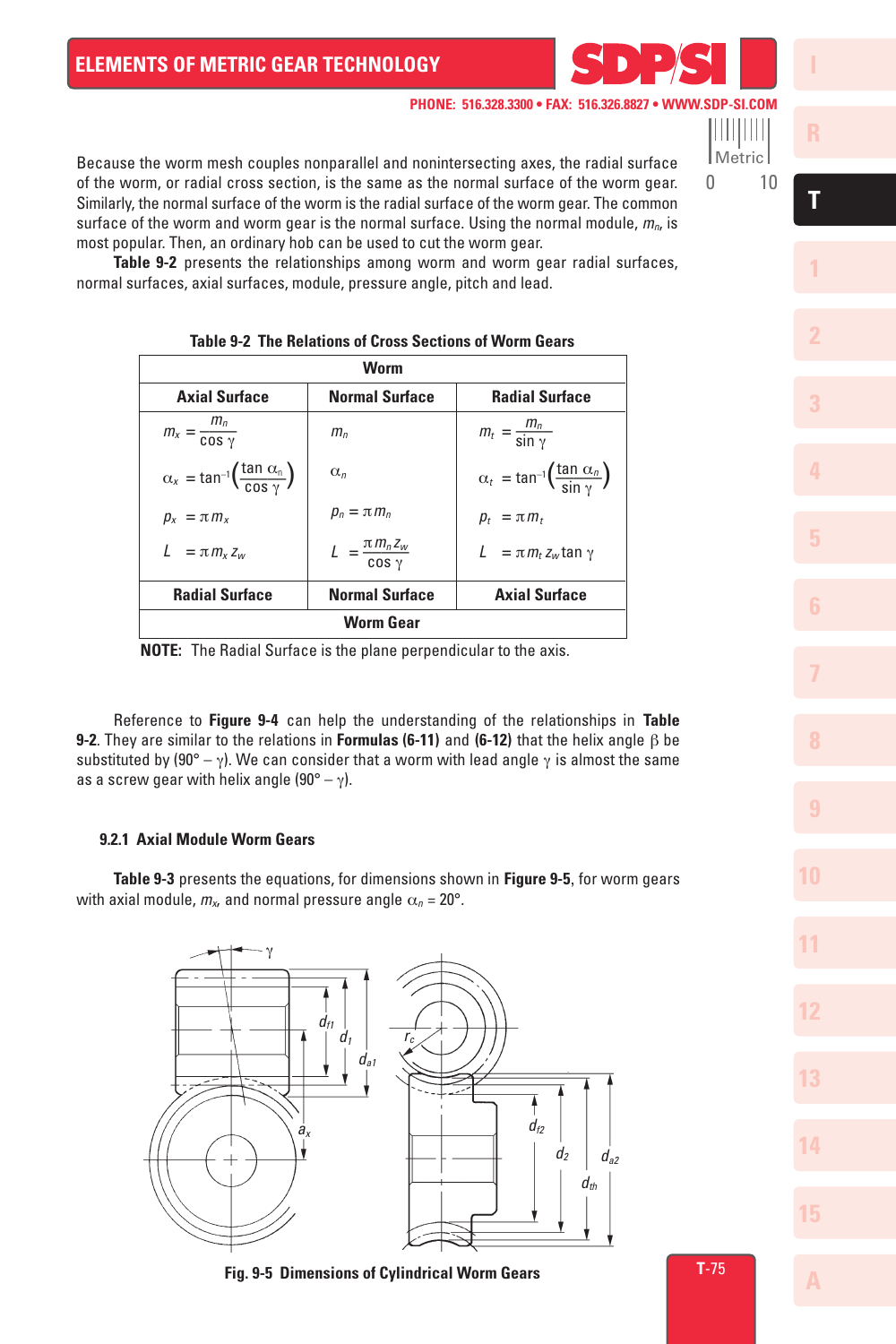

|  | Table 9-3 The Calculations of Axial Module System Worm Gears (See Figure 9-5) |                                     |                                  |                                                         |                |          |  |  |
|--|-------------------------------------------------------------------------------|-------------------------------------|----------------------------------|---------------------------------------------------------|----------------|----------|--|--|
|  |                                                                               |                                     |                                  |                                                         | <b>Example</b> |          |  |  |
|  | No.                                                                           | Item                                | <b>Symbol</b>                    | <b>Formula</b>                                          | Worm           | Wheel    |  |  |
|  | 1                                                                             | <b>Axial Module</b>                 | $m_{x}$                          |                                                         | 3              |          |  |  |
|  | $\overline{2}$                                                                | Normal Pressure Angle               | $\alpha_n$                       |                                                         | $20^{\circ}$   |          |  |  |
|  | 3                                                                             | No. of Threads, No. of Teeth        | $Z_W$ , $Z_2$                    |                                                         | $\nabla$       | 30(R)    |  |  |
|  | 4                                                                             | <b>Standard Pitch Diameter</b>      | d <sub>1</sub><br>d <sub>2</sub> | Note 1<br>$Q/m_{x}$<br>$Z_2 m_X$                        | 44.000         | 90.000   |  |  |
|  | 5                                                                             | Lead Angle                          | $\gamma$                         | $\tan^{-1}\left(\frac{m_x z_w}{d}\right)$               |                | 7.76517° |  |  |
|  | 6                                                                             | <b>Coefficient of Profile Shift</b> | $X_{a2}$                         |                                                         |                | 0        |  |  |
|  | 7                                                                             | <b>Center Distance</b>              | $a_{x}$                          | $\frac{d_1 + d_2}{2} + x_{a2} m_x$                      | 67.000         |          |  |  |
|  | 8                                                                             | Addendum                            | $h_{a1}$<br>$h_{a2}$             | 1.00m <sub>x</sub><br>$(1.00 + x_{a2})m_x$              | 3.000          | 3.000    |  |  |
|  | 9                                                                             | <b>Whole Depth</b>                  | h                                | 2.25m <sub>x</sub>                                      | 6.750          |          |  |  |
|  | 10                                                                            | <b>Outside Diameter</b>             | $d_{a1}$<br>$d_{a2}$             | $d_1 + 2h_{a1}$<br>Note 2<br>$d_2$ + 2 $h_{a2}$ + $m_x$ | 50.000         | 99.000   |  |  |
|  | 11                                                                            | <b>Throat Diameter</b>              | $d_{th}$                         | $d_2 + 2h_{a2}$                                         |                | 96.000   |  |  |
|  | 12                                                                            | <b>Throat Surface Radius</b>        | $r_i$                            | $rac{d_1}{2} - h_{a1}$                                  |                | 19.000   |  |  |
|  | 13                                                                            | <b>Root Diameter</b>                | $d_{f1}$<br>$d_{f2}$             | $\overline{d_{a1}-2h}$<br>$d_{th} - 2h$                 | 36.500         | 82.500   |  |  |

∇ Double-Threaded Right-Hand Worm

**Note 1:** Diameter Factor,  $Q$ , means pitch diameter of worm,  $d_1$ , over axial module,  $m_x$ .

$$
Q=\frac{d_1}{m_x}
$$

**Note 2:** There are several calculation methods of worm outside diameter  $d_{a2}$  besides those in **Table 9-3**.

**Note 3:** The length of worm with teeth,  $b_1$ , would be sufficient if:  $b_1 = \pi m_x (4.5 + 0.02z_2)$ 

**Note 4:** Working blank width of worm gear  $b_e = 2m_x \sqrt{(a+1)}$ . So the actual blank width of  $b \ge b_e + 1.5m_x$  would be enough.

#### **9.2.2 Normal Module System Worm Gears**

The equations for normal module system worm gears are based on a normal module,  $m_{n}$ , and normal pressure angle, α*n* = 20°. See **Table 9-4**, on the following page.



**T**

**1**

**7**

**11**

**12**

**13**

**14**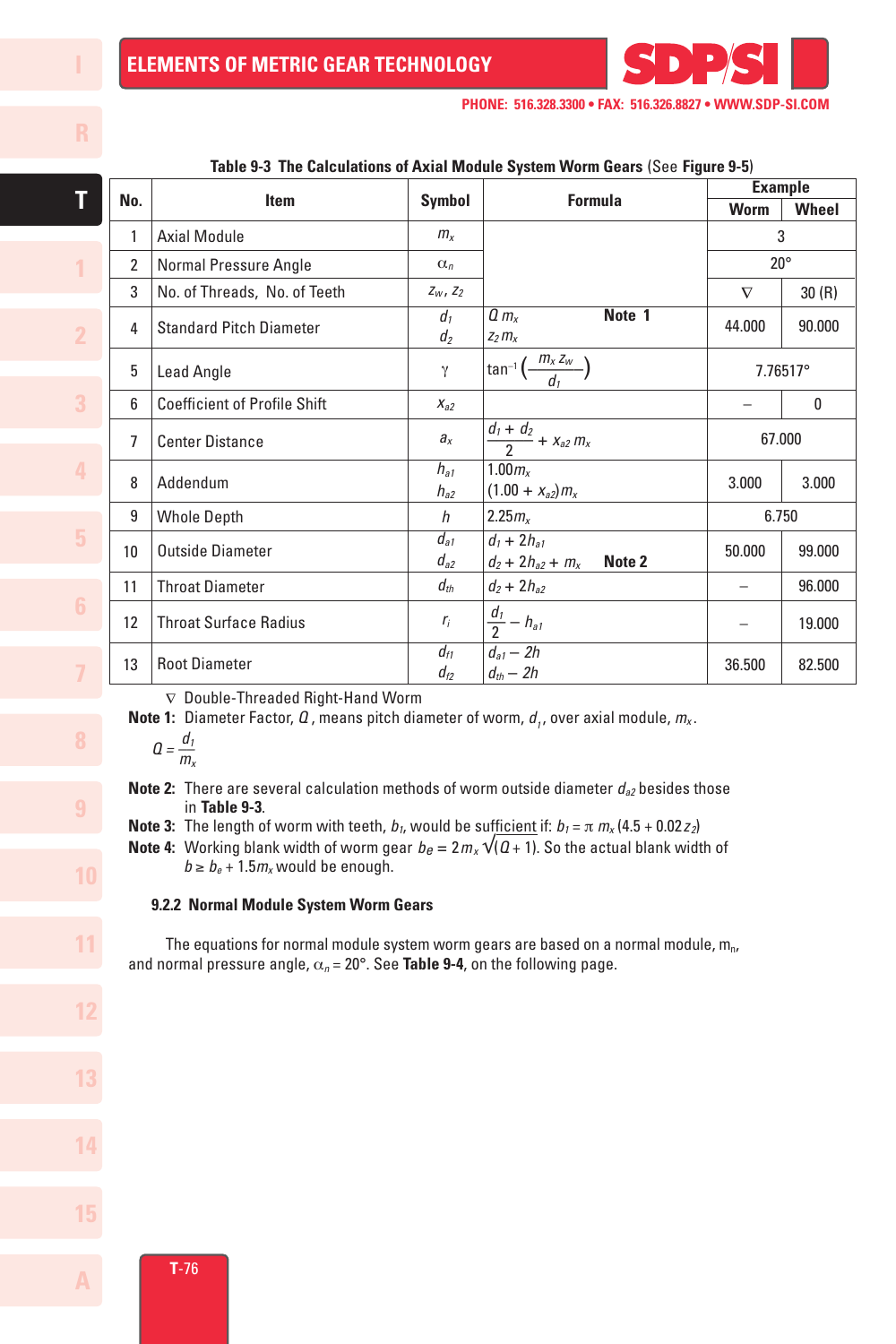

|                 | Taple 3-4 The Calculations of Normal Module System World Gears<br><b>Example</b> |                      |                                                              |                          |                     |  |  |
|-----------------|----------------------------------------------------------------------------------|----------------------|--------------------------------------------------------------|--------------------------|---------------------|--|--|
| No.             | <b>Item</b>                                                                      | Symbol               | <b>Formula</b>                                               | Worm                     | <b>Worm</b><br>Gear |  |  |
| 1               | <b>Normal Module</b>                                                             | m <sub>n</sub>       |                                                              |                          | 3                   |  |  |
| $\overline{2}$  | Normal Pressure Angle                                                            | $\alpha_n$           |                                                              |                          | $20^{\circ}$        |  |  |
| 3               | No. of Threads, No. of Teeth                                                     | $Z_W$ , $Z_2$        |                                                              | $\nabla$                 | 30(R)               |  |  |
| 4               | <b>Pitch Diameter of Worm</b>                                                    | $d_1$                |                                                              | 44.000                   |                     |  |  |
| 5               | <b>Lead Angle</b>                                                                | γ                    | $\sin^{-1}\left(\frac{m_n z_w}{d_n}\right)$                  |                          | 7.83748°            |  |  |
| 6               | Pitch Diameter of Worm Gear                                                      | $d_2$                | $Z_2 m_n$<br>COS <sub>Y</sub>                                |                          | 90.8486             |  |  |
| 7               | <b>Coefficient of Profile Shift</b>                                              | $X_{n2}$             |                                                              |                          | $-0.1414$           |  |  |
| 8               | <b>Center Distance</b>                                                           | $a_{x}$              | $\frac{d_1+d_2}{2} + x_{n2} m_n$                             | 67.000                   |                     |  |  |
| 9               | Addendum                                                                         | $h_{a1}$<br>$h_{a2}$ | 1.00 $m_n$<br>$(1.00 + x_{n2})m_n$                           | 3.000                    | 2.5758              |  |  |
| 10 <sup>°</sup> | <b>Whole Depth</b>                                                               | h                    | 2.25m <sub>n</sub>                                           | 6.75                     |                     |  |  |
| 11              | <b>Outside Diameter</b>                                                          | $d_{a1}$<br>$d_{a2}$ | $d_1 + 2h_{a1}$<br>$d_2$ + 2h <sub>a2</sub> + m <sub>n</sub> | 50.000                   | 99.000              |  |  |
| 12              | <b>Throat Diameter</b>                                                           | $d_{th}$             | $d_2 + 2h_{a2}$                                              | $\overline{\phantom{0}}$ | 96.000              |  |  |
| 13              | <b>Throat Surface Radius</b>                                                     | $r_i$                | $rac{d_1}{2}-h_{a1}$                                         |                          | 19.000              |  |  |
| 14              | <b>Root Diameter</b>                                                             | $d_{f1}$<br>$d_{f2}$ | $d_{a1}$ – 2h<br>$d_{th}$ – 2h                               | 36.500                   | 82.500              |  |  |

**Table 9-4 The Calculations of Normal Module System Worm Gears**

∇ Double-Threaded Right-Hand Worm

**Note:** All notes are the same as those of **Table 9-3**.

#### **9.3 Crowning Of The Worm Gear Tooth**

 Crowning is critically important to worm gears (worm wheels). Not only can it eliminate abnormal tooth contact due to incorrect assembly, but it also provides for the forming of an oil film, which enhances the lubrication effect of the mesh. This can favorably impact endurance and transmission efficiency of the worm mesh. There are four methods of crowning worm gears:

### **1. Cut Worm Gear With A Hob Cutter Of Greater Pitch Diameter Than The Worm.**

 A crownless worm gear results when it is made by using a hob that has an identical pitch diameter as that of the worm. This crownless worm gear is very difficult to assemble correctly. Proper tooth contact and a complete oil film are usually not possible.

 However, it is relatively easy to obtain a crowned worm gear by cutting it with a hob whose pitch diameter is slightly larger than that of the worm. This is shown in **Figure 9-6**. This creates teeth contact in the center region with space for oil film formation.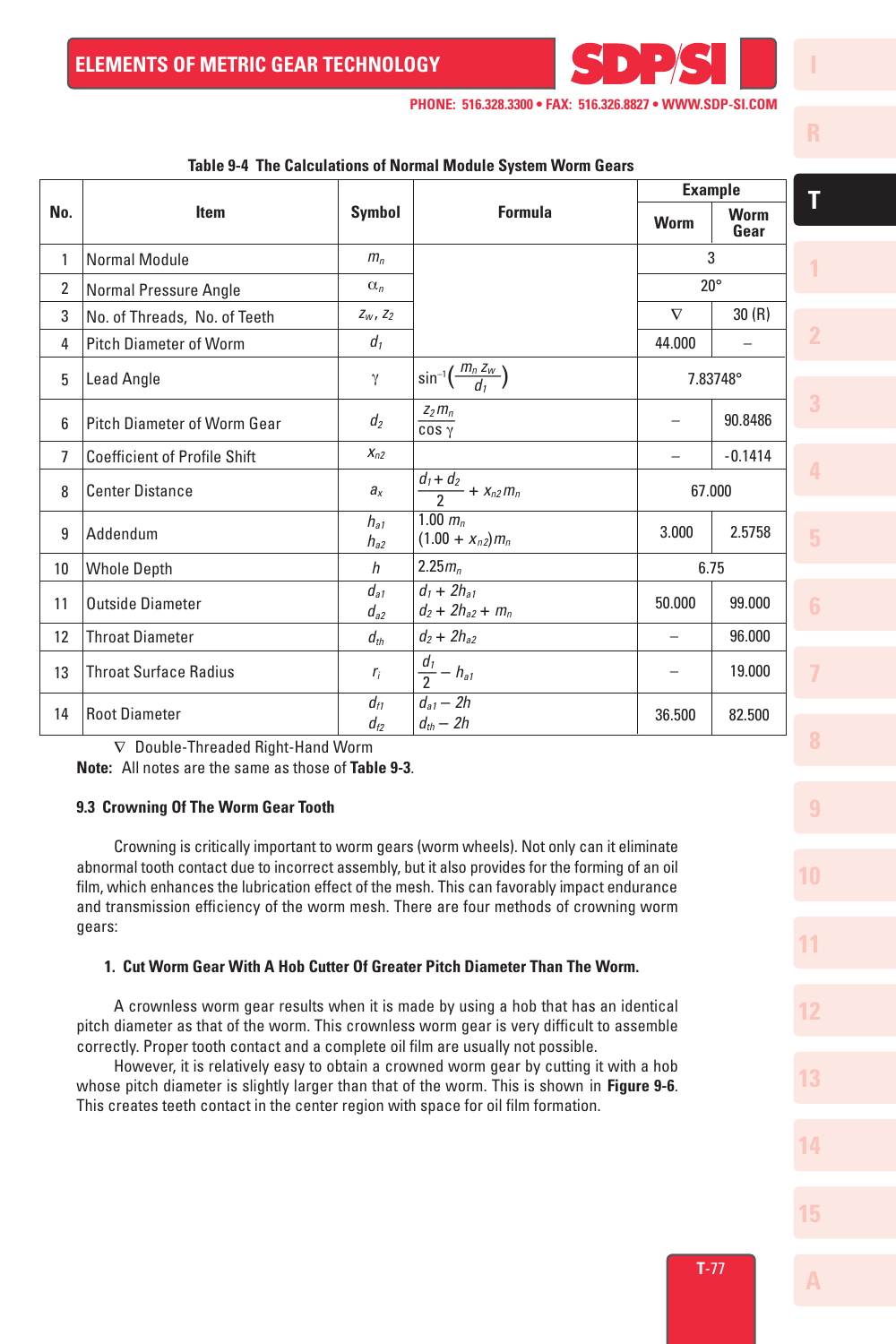## **2. Recut With Hob Center Distance Adjustment.**

 The first step is to cut the worm gear at standard center distance. This results in no crowning. Then the worm gear is finished with the same hob by recutting with the hob axis shifted parallel to the worm gear axis by ±∆*h*. This results in a crowning effect , shown in **Figure 9-7**.

#### **3. Hob Axis Inclining** ∆θ **From Standard Position.**

 In standard cutting, the hob axis is oriented at the proper angle to the worm gear axis. After that, the hob axis is shifted slightly left and then right, ∆θ, in a plane parallel to the worm gear axis, to cut a crown effect on the worm gear tooth. This is shown in **Figure 9-8**.

Only method **1** is popular. Methods **2** and **3** are seldom used.

## **4. Use A Worm With A Larger Pressure Angle Than The Worm Gear.**

 This is a very complex method, both theoretically and practically. Usually, the crowning is done to the worm gear, but in this method the modification is on the worm. That is, to change the pressure angle and pitch of the worm without changing the pitch line parallel to the axis, in accordance with the relationships shown in **Equations 9-4**:

$$
p_x \cos \alpha_x = p_x^{-1} \cos \alpha_x^{-1}
$$
 (9-4)



**PHONE: 516.328.3300 • FAX: 516.326.8827 • WWW.SDP** 





**Fig. 9-7 Offsetting Up or Down** 

In order to raise the pressure angle from before change,  $\alpha_x$ ', to after change,  $\alpha_x$ , it is necessary to increase the axial pitch,  $p_x$ <sup>'</sup>, to a new value,  $p_x$ , per **Equation (9-4)**. The amount of crowning is represented as the space between the worm and worm gear at the meshing point A in **Figure 9-9**.

**Fig. 9-8 Inclining Right or Left**



**1**

**7**

**10**

**11**

**12**

**13**

**14**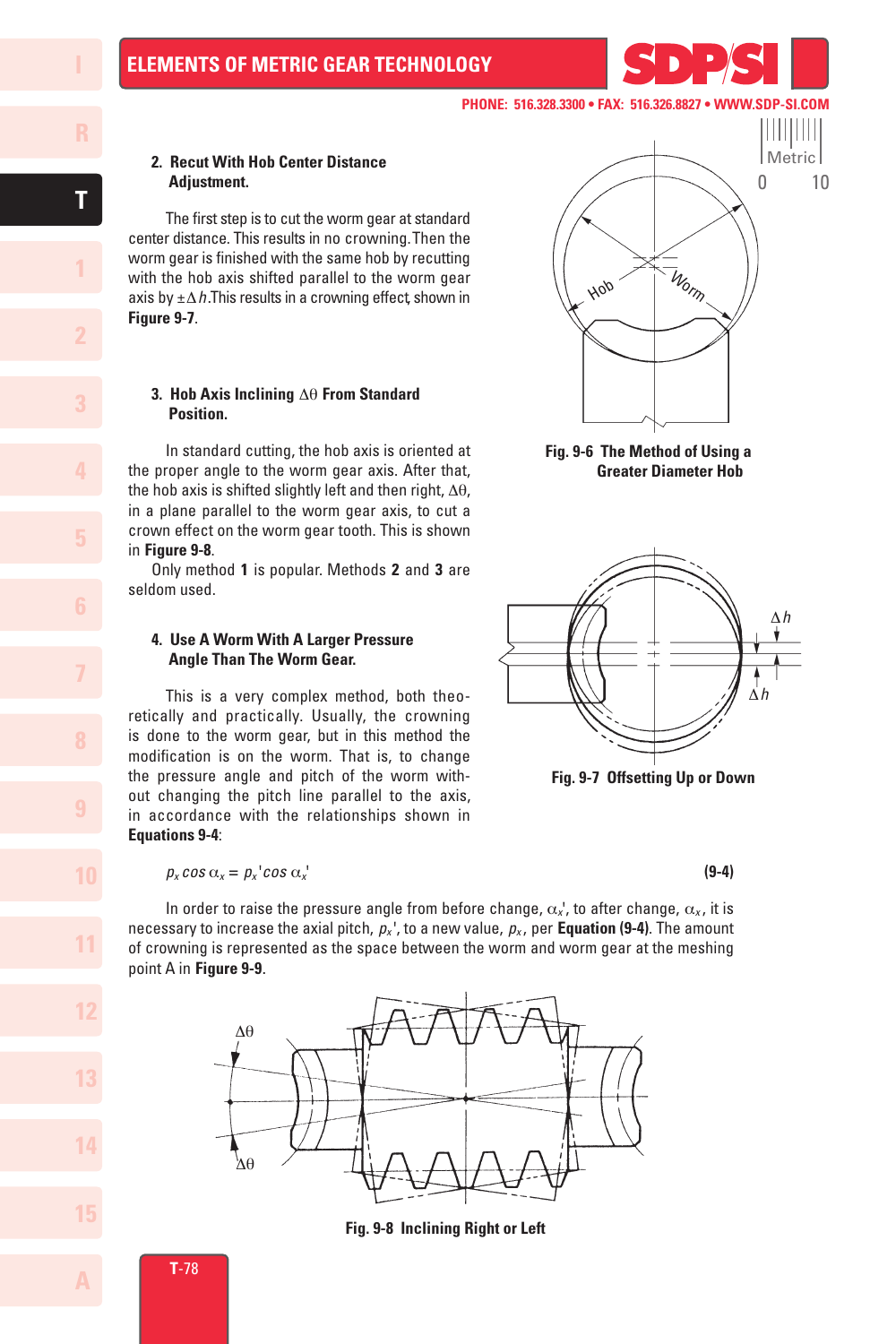This amount may be approximated by the following equation:

Amount of Crowning

$$
= k \frac{p_x - p_x'}{p_x'} \frac{d_1}{2}
$$
 (9-5)

where:

- $d_1$  = Pitch diameter of worm
- *k* = Factor from **Table 9-5** and **Figure 9-10**

 $p_{y}$  = Axial pitch after change

 $p_x$ <sup>'</sup> = Axial pitch before change

# **Table 9-5 The Value of Factor k**

| α. | $14.5^\circ$ | $17.5^\circ$                        | $20^{\circ}$ | $122.5^\circ$ |
|----|--------------|-------------------------------------|--------------|---------------|
|    | 0.55         | $\vert 0.46 \vert 0.41 \vert 0.375$ |              |               |



 **Determining Crowning Amount**

An example of calculating worm crowning is shown in **Table 9-6**.

# **Table 9-6 The Calculation of Worm Crowning**

| No.                    | <b>Item</b>                   | <b>Symbol</b>    | <b>Formula</b>                                                                | <b>Example</b> |  |  |  |
|------------------------|-------------------------------|------------------|-------------------------------------------------------------------------------|----------------|--|--|--|
| <b>Before Crowning</b> |                               |                  |                                                                               |                |  |  |  |
| 1                      | <b>Axial Module</b>           | $m_{x}$          |                                                                               | 3              |  |  |  |
| 2                      | Normal Pressure Angle         | $\alpha_n$ '     |                                                                               | $20^{\circ}$   |  |  |  |
| 3                      | Number of Threads of Worm     | $Z_W$            |                                                                               | 2              |  |  |  |
| 4                      | <b>Pitch Diameter of Worm</b> | $d_{1}$          |                                                                               | 44.000         |  |  |  |
| 5                      | Lead Angle                    | γ'               | $\tan^{-1}\left(\frac{m_x^2}{d_1}\right)$                                     | 7.765166°      |  |  |  |
| 6                      | Axial Pressure Angle          | $\alpha_{x}$     | $\sqrt{\tan^{-1} \left( \frac{\tan \alpha_n}{\cos \gamma} \right)}$           | 20.170236°     |  |  |  |
| $\overline{7}$         | <b>Axial Pitch</b>            | $p_x$            | $\pi m_x$ '                                                                   | 9.424778       |  |  |  |
| 8                      | Lead                          | $\mathcal{L}$    | $\pi m_x$ ' $z_v$                                                             | 18.849556      |  |  |  |
| 9                      | <b>Amount of Crowning</b>     | $C_{R}$          | ∗                                                                             | 0.04           |  |  |  |
| 10                     | Factor $(k)$                  | $\boldsymbol{k}$ | From Table 9-5                                                                | 0.41           |  |  |  |
|                        | <b>After Crowning</b>         |                  |                                                                               |                |  |  |  |
| 11                     | <b>Axial Pitch</b>            | $t_{x}$          | $\frac{t_x^1(\frac{2C_B}{kd_1}+1)}{\cos^{-1}(\frac{p_x^1}{p_x}\cos\alpha_x)}$ | 9.466573       |  |  |  |
| 12                     | <b>Axial Pressure Angle</b>   | $\alpha_{x}$     |                                                                               | 20.847973°     |  |  |  |
| 13                     | <b>Axial Module</b>           | $m_{x}$          | $\frac{p_x}{\pi}$                                                             | 3.013304       |  |  |  |
| 14                     | Lead Angle                    | γ                | $\tan^{-1}\left(\frac{m_x z_w}{d_x}\right)$                                   | 7.799179°      |  |  |  |
| 15                     | Normal Pressure Angle         | $\alpha_n$       | tan <sup>-1</sup> (tan $\alpha_x$ cos $\gamma$ )                              | 20.671494°     |  |  |  |
| 16                     | Lead                          | L                | $\pi m_x Z_w$                                                                 | 18.933146      |  |  |  |

**\***It should be determined by considering the size of tooth contact surface.